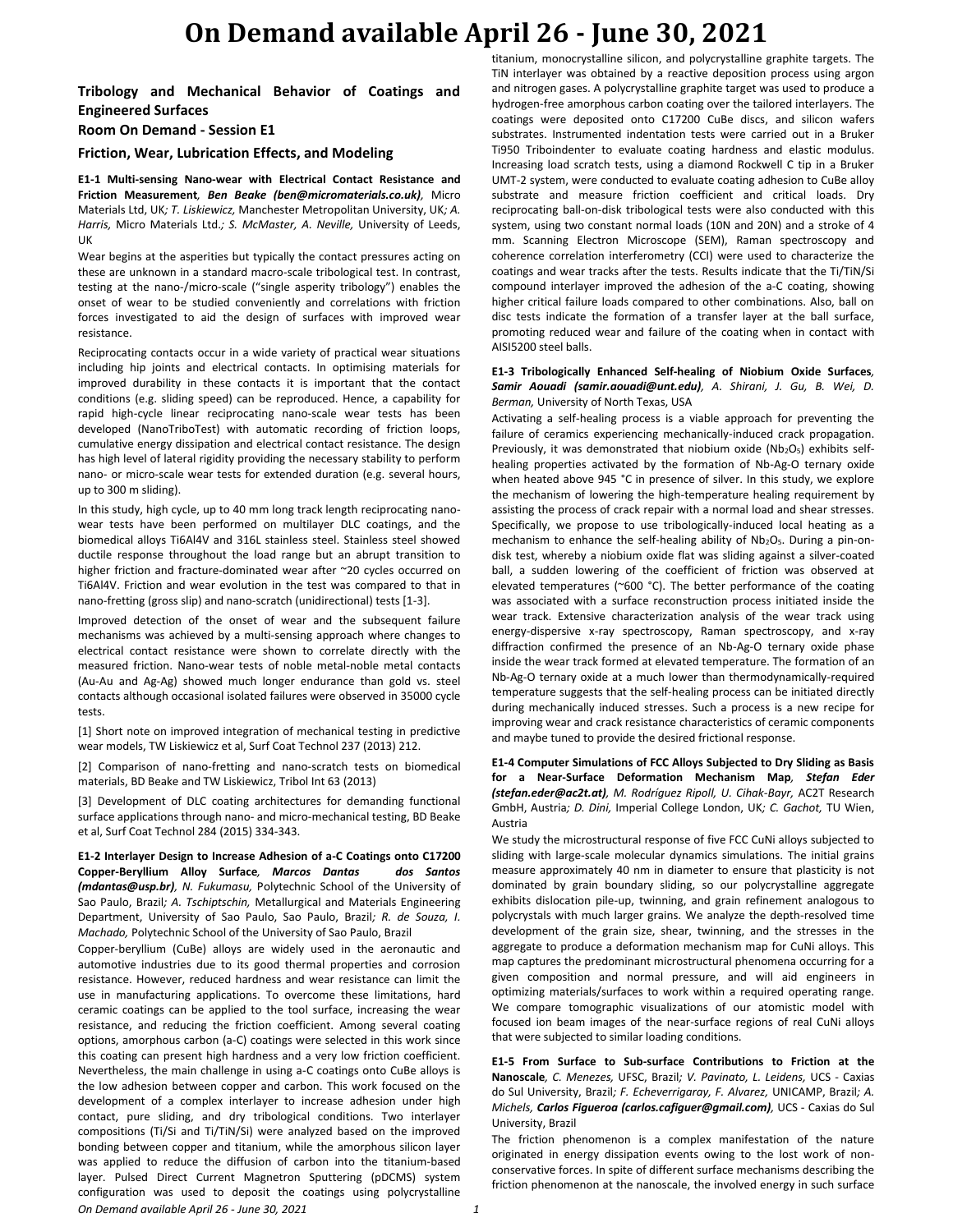events is not enough to explain friction forces in wearless regime. Indeed, phononic, electronic and magnetic effects are not capable of providing a sufficient energy to explain friction forces. Thus, new contributions are mandatory to reach a satisfactory energy balance among friction mechanisms and lost work by non-conservative friction forces. The aim of the work is to establish sub-surface contributions to friction at the nanoscale. In this study, we report the friction forces at the nanoscale on iron nitride and oxide by nanoindentation followed of unidirectional sliding (NUS) and friction force microscopy (FFM). Two different experimental setups are reported. Moreover, the sub-surface elastic deformation due to indentation was modeled following the classical contact theory from Hertz by using the ABAQUS software. Firstly, the elastic deformation leads to reach elastic energies in the order of lost work of friction forces. Secondly, the sub-surface contributions seem to be more important than the surface contributions to friction at the nanoscale. We discuss these surface and sub-surface mechanisms by dissipation effects associated with surface phonon coupling and sub-surface energy-releasing due to elastic energy dissipation.

#### **E1-6 Ni-based Self-Lubricating Laser Claddings for Hot Forming and High Temperature Vacuum Applications***, H. Torres,* AC2T Research GmbH, Austria*; B. Prakash,* Lulea University of Technology, Sweden*; Manel Rodriguez Ripoll (Manel.Rodriguez.Ripoll@ac2t.at),* AC2T Research GmbH, Austria

This work proposes a novel self-lubricating Ni-based laser cladding able to control friction at high temperatures while maintaining a superb wear resistance. The cladding microstructure consists of nickel dendrites surrounded by borides and homogeneously scattered pure silver pockets encapsulated within molybdenum and chromium sulfides that arise from the thermal decomposition of MoS<sub>2</sub> during deposition. This resulting microstructure is able to control friction from room temperature to 600 °C in ambient air and at least until 300 °C in vacuum. In ambient air, the friction reduction mechanism is determined by the silver and chromium sulfide pockets. Atomic force microscope investigations show that chromium sulfides have a high hardness and a low intrinsic friction. They additionally support further friction reduction by silver smearing due to their high hardness. At higher temperatures, the contribution of silver diminishes due to oxidation so that the contribution of chromium sulfides to self-lubrication is dominant.

The self-lubricating cladding shows decreased friction against Al-Si-coated 22MnB5 steel under hot stamping conditions. The presence of silver leads to a noticeable decrease in friction down to 0.3 during Al-Si coating breakup on the counter body, due to smearing next to the affected region. In the case of hot stamping against AA6082 aluminium alloy, the self-lubricating claddings in synergy with solid lubricants decrease friction and counter body wear at high temperatures compared to grade 1.2367 hot work tool steel commonly used in hot forming. These findings illustrate that the implementation of Ni-based self-lubricating laser claddings can lead to decreased costs while at the same time ensuring the quality of the hot stamped components.

In the case of high temperature vacuum performance, the presented selflubricating cladding is able to effectively control and reduce friction down to a value of 0.25 against 440C martensitic stainless steel at room temperature and 300 °C by the smearing of silver over the chromium sulfides. This friction reduction mechanism is enhanced by the thermal softening of the pure silver phase at elevated temperatures, contrary to air atmosphere, where smearing is hampered by oxidation. This overall tribological performance makes the presented cladding also as potential candidate for space applications.

#### **E1-7 INVITED TALK: The Thinnest of The Thin: Friction and Adhesion Behavior of Graphene and other Two-Dimensional Materials***, Robert Carpick (carpick@seas.upenn.edu),* University of Pennsylvania, USA **INVITED**

Two-dimensional materials provide a rich playground for exploring new and unexpected physical phenomena at the atomic limit of thickness, and provide opportunities for many applications including demanding tribological systems. This includes protective low friction coatings and additives, functional adhesive layers in flexible electronics, and nanoelectromechanical switches. I will focus on friction and adhesion behavior of nanoscale contacts with 2D materials measured with atomic force microscopy (AFM) and compared with molecular dynamics (MD) simulations. First, nanocontacts with 2-dimensional materials like graphene will be discussed. Friction is far lower than typical bare substrates, but depends on the number of 2D material layers present. An initial model attributing this to out-of-plane puckering [1] is now enhanced by MD showing a strong role of energy barriers due to interfacial pinning [2]. We also observe a large, order-of-magnitude increase in friction when graphene is fluorinated [3]. Using MD, we interpret this in the context of the Prandtl-Tomlinson (PT) model, where the potential energy surface (PES) corrugation controls friction. We also observe a non-monotonic dependence of friction on humidity for graphite. Using MD, this behavior is attributed to adsorbed water molecules that at low coverage act as pinning sites, but at high coverage form a quasi-ordered layer that provides a low friction incommensurate interface [4].

We also discuss 2D transition metal dichalcogenide (TMD) films including MoS2. TMDs exhibit intrinsically low friction, although not as low as graphene. Like with fluorinated graphene, we attribute this to the (PES) corrugation [5]. To explore the temperature dependence, we use matched AFM and MD to study friction for tips sliding on monolayer and multilayer MoS<sup>2</sup> from cryogenic to elevated temperatures. Friction sometimes decreases dramatically with temperature (thermolubricity). However, the temperature dependence is at times weak, suggesting that atomic details of the contact can matter substantially, which we explore with MD simulations. Finally, new results from nanocontact experiments of 2D materials obtained *in situ* using transmission electron microscopy (TEM) will be presented. We observe nanoscale tip-on-tip contact and sliding behavior for few layer MoS<sub>2</sub>, revealing intrinsic contact, adhesion, and friction properties of these ultrathin layers.

- [1] C. Lee *et al.***Science**, 328, 76 (2010).
- [2] S. Li *et al.* **Nature** 539, 541 (2016).
- [3] Q. Li *et al*., **Nano Lett.** 14, 5212 (2014).
- [4] K. Hasz *et al*., **Phys. Rev. Mat**. 2, 126001 (2018).
- [5] M. R. Vazirisereshk *et al.***Nano Lett.** 19, 5496 (2019).

#### **E1-9 Tribological Properties of Vanadium-doped Coatings via Reactive Molecular Dynamic Simulations***, Ilia Ponomarev (ponomili@fel.cvut.cz), T. Polcar, P. Nicolini,* Czech Technical University in Prague, Czech Republic

Friction and wear cause a quarter of losses of the global energy production. A well-known practical approach to reduce friction is to introduce another substance, called lubricant, to the contact surfaces. A variety of lubricants, both liquid and solid, are available on the market; the global lubricants market size was estimated at \$128.51 billion in 2018.

However, friction reduction in some specific conditions may still be a challenge. Providing lubrication in oxidative environments at high temperatures, which is essential for certain technological applications, such as cutting tools, may serve an example of such a problem. Traditional lubricants, both liquid and solid, are unsuitable for the task due to their lack of oxidation resistance.

A possible solution of the problem – a hard and oxidation-resistant coating (e.g. TiN, Si3N4), containing a dopant that would, upon operation, diffuse to the surface of the coating and provide lubrication. Vanadium is a popular choice as such a dopant; in the operation conditions (above 700ºC, humid air) it is known to form oxides on the surface, which in turn melt, providing liquid lubrication. However, the exact mechanisms of oxidation and the effects of conditions on the resulting  $V_xO_y$  phases are not entirely clear.

We are studying the process of vanadium oxidation computationally. We use reactive molecular dynamics within Reactive Force Field (ReaxFF) approach. ReaxFF is an empirical potential, that is shown to be capable of performing at the Density Functional Theory (DFT) based methods level of accuracy, while consuming significantly less computational resources. ReaxFF enables nanosecond-long simulations for tens of thousands of atoms at the same computational cost, as hundreds of picoseconds for hundreds of atoms in DFT.

We develop a suitable ReaxFF parameterization and apply it to the oxidation simulations. We find vanadium pentoxide,  $V_2O_5$ , to be the predominant outcome of the oxidation. We study the effects of oxygen pressure, load, temperature and humidity on the oxidation rate and reaction outcome.

We further explore tribological properties of the  $V_xO_y$  phases yielded by oxidation and find out the mechanism of the vanadium oxide action. Sliding simulations in a wide range of conditions provide the answer to the question, how much V do we need for providing lubrication.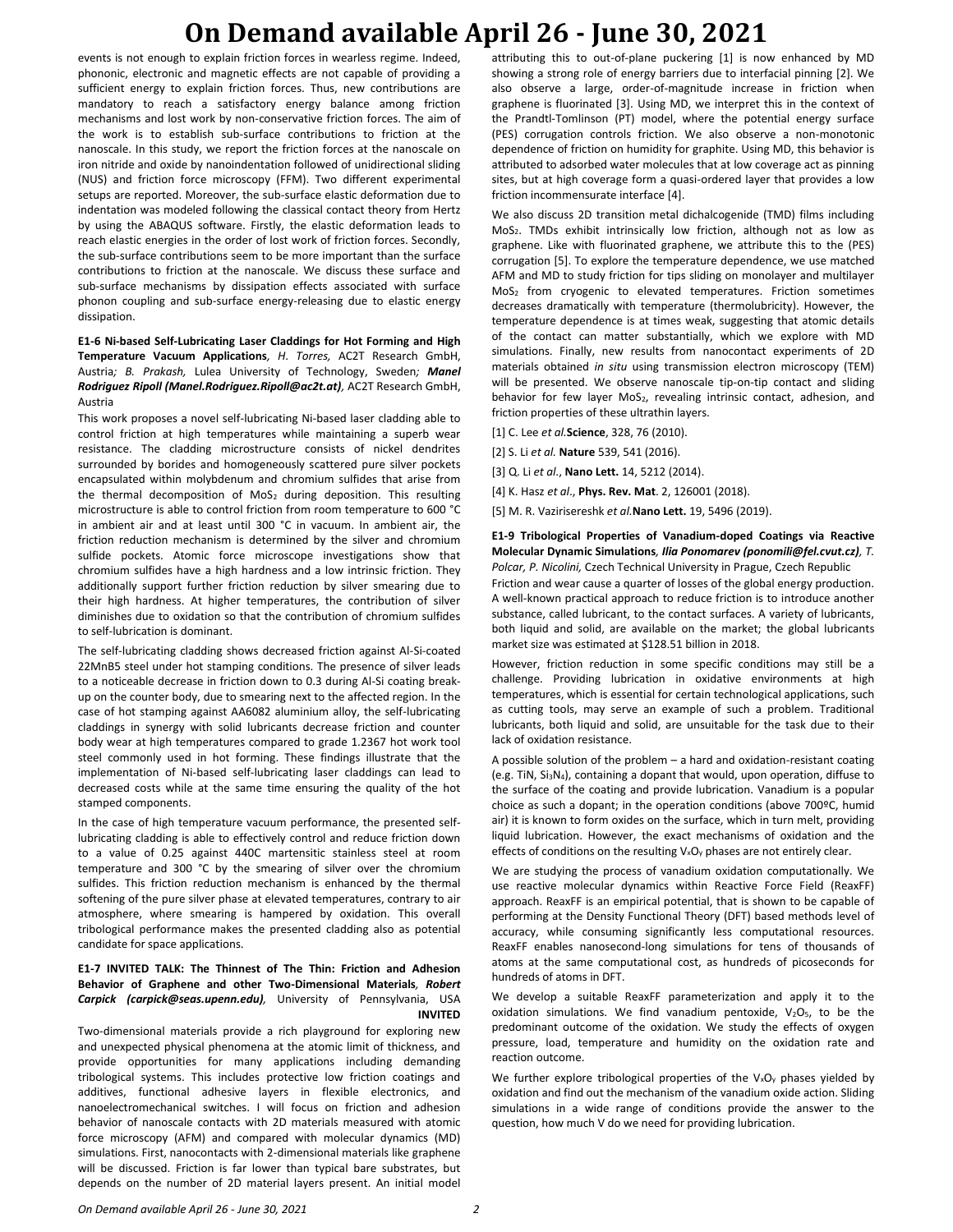**E1-11 Tribological Properties of Duplex PEO/Chameleon Coating on Aluminum Alloys***, Andrey Voevodin (andrey.voevodin@unt.edu), J. Shittu, A. Shirani,* University of North Texas, USA*; A. Yerokhin,* University of Manchester*; A. Korenyi-Both,* Colorado School of Mines, USA*; J. Mogonye,*  Army Research Laboratories, USA*; D. Berman, S. Aouadi,* University of North Texas, USA

In this study, plasma electrolytic oxidation (PEO) was used to create a porous oxide structure on AA 6082 aluminum alloys. This surface treatment resulted in the formation of a graded hard ceramic coating with a porous outer region. The porous regions were burnished with solid lubricants to create a hard/solid lubricant duplex multifunctional structure with an adaptive tribological response. The tribological proprieties of the duplex system was investigated by carrying out pin-on-disk and reciprocating wear tests in humid air using a range of temperatures, loads, and sliding speeds. A low friction coefficient was maintained for all test conditions, suggesting the self-adaptive nature of the selected solid lubricant mixture. High temperature pin-on-disk tests were carried at 400 ° C with an apparatus equipped with an *in situ*Raman system to monitor real time chemistry changes in the wear track. *In situ*Raman spectroscopy provided new insights into the tribochemical processes that occur at elevated temperatures for different loads and sliding speeds.

#### **E1-13 Analysis of Coating Layers and Defects Using Atomic Force Microscopy***, Stefan Kaemmer (stefan@parksystems.com), G. Mendoza,*  Park Systems Corporation, USA

Coatings provide important roles in industrial environments. They can protect the underlying material from harsh environments or improve the tribological properties of machine parts as an example [1]. Even small defects or imperfections can act as a failure center. The inspection of the coating quality becomes therefore an important step during the development and production of the coating process.

Atomic Force Microscopy (AFM) is a well-established technique for analysis of surface morphology with sub-nanometer resolution. It has become a routine tool in material research and semiconductor manufacturing for quality control of surfaces. For standard morphological analysis, the AFM is generally operated in Non-Contact mode, which allows for non-destructive, quantitative, three-dimensional analysis of the surface topography (figure 1). However, AFM does not only allow for the morphological analysis of surfaces. By combining AFM with other techniques information like the frictional properties, electrical conductivity, surface charges, magnetic properties etc. can be extracted and mapped with nanometer resolution as well. A recent development leverages the AFM resolution capabilities and enables the determination of the nanomechanical properties, like modulus and adhesion. This so called 'PinPoint" mode is based on fast force-distance curves that are executed at each pixel [3]. Figure 2 depicts a basic force curves and some of the information that can be extracted.

We will discuss applications and highlight how PinPoint AFM can help to determine the difference between a scratch before and after coating.

#### **References**

[1] Ciacotich, N., Din, R. U., Sloth, J. J., Møller, P., Gram, L. (2018). An electroplated copper–silver alloy as antibacterial coating on stainless steel. Surface and Coatings Technology, 345, 96-104.

#### [2] Aliofkhazraei

[https://www.sciencedirect.com/science/article/pii/B97800809653210071 23?via%3Dihub#!], M (2014). AFM Applications in Micro/Nanostructured Coatings

Comprehensive Materials Processing, Vol 7, 191-241

[3] Lee, M., Kim, J., Lee C. (2019), Park Systems Application Note #35.

### **Tribology and Mechanical Behavior of Coatings and Engineered Surfaces Room On Demand - Session E2**

### **Mechanical Properties and Adhesion**

**E2-1 Structural, Nanomechanical and Tribological Properties of Manganese Phosphate Coatings***, Esteban Broitman (esteban.daniel.broitman@skf.com), I. Nedelcu,* SKF Research & Technology Development Center, Netherlands*; T. von Schleinitz,* SKF Research & Technology Development Center, Germany

Manganese Phosphate (MnPh) coatings are nowadays being used in rolling bearings applications due to their advantages such as wear resistance, corrosion resistance, improved fatigue life, and anti-fretting performance. There has been extensive research on their preparation methods, however, there is only one publication describing their nanoindentation hardness, and nothing is known about their elastic modulus.

In this work, MnPh coatings with a thickness of about 5 µm were deposited by a chemical conversion process. AISI 52100 steel substrates were placed in a phosphoric acid bath, where an acid-metal reaction took place locally depleting the hydronium  $(H<sub>3</sub>O<sup>+</sup>)$  ions, raising the pH, and causing a manganese phosphate dissolved salt to fall out of the solution and be precipitated onto the steel surface. Among the many possible grain size settings, a variant with 5-10 μm was chosen to do the measurements as the small grain sizes deliver more repeatable measurement results. Analysis of the surface microstructure and composition of the coatings by X-ray diffraction (XRD), Scanning Electron Microscopy (SEM), and Electron Dispersion Spectroscopy has revealed a polycrystalline coating with prismatic-shaped crystals, and about 20% content of Mn. The nanomechanical properties, studied by nanoindentation, exhibit a surface with hardness  $H_{IT} \cong 1$  GPa and Young's modulus  $E_{IT} \cong 50$  GPa. A method was develop to draw  $H_{IT}$  and  $E_{IT}$  maps correlated to their SEM morphology. A Mini-Traction Machine (MTM) was used in a ball-on-disc configuration to assess wear performance under severe boundary lubrication conditions. After tribological testing, XRD and SEM analysis has shown that the crystallinity of the original structure in the contact area strongly deteriorated due to the severe deformation of the original grains, while the hardness and elastic modulus inside the wear track increased to  $H_{IT} \approx 7.5$ GPa and  $E_{IT} \approx 225$  GPa, respectively.

**E2-2 INVITED TALK: Controlled Spalling of Microscale, Single-Crystal Films of High-Quality, High-Value Semiconductors***, Corinne Packard (cpackard@mines.edu),* Colorado School of Mines, USA **INVITED** Controlled spalling is a method to produce thin, continuous single-crystal films at semiconductor wafer scale. A stressed material with excellent adhesion to the wafer transmits forces sufficient to propagate a nearsurface fracture in the crystal, resulting in the removal of a microscalethickness, single-crystal film and leaving the remainder of the wafer intact. This talk illustrates the impact of nickel stressor film and laminate processing conditions on spall depth and fracture surface morphology, using germanium and gallium arsenide wafers as example high-value semiconductors. Fracture surfaces exhibit various features across nanometer- to centimeter-lengthscales; their morphology is characterized and cross-correlated to local optoelectrical performance in testbed photovoltaic cells.

**E2-4 Industrial Applied Measurement Method of Localized Coating Property and Stress Profiles Within a Calotte Wear Crater via Nano-Indentation***, Troy vom Braucke (troy@gpplasma.com),* GP Plasma, Canada*; F. Papa,* GP Plasma, USA*; A. Harris, B. Beake,* Micro Materials Ltd, UK*; J. Gutiérrez, I. Martinez, A. Wennberg,* Nano4Energy, Spain*; C. Shin, J. Yun,* DONGWOO HST CO., Korea (Democratic People's Republic of)*; N. Bierwisch, N. Schwarzer,* Saxonian Institute of Surface Mechanics SIO, Germany

Current measurement techniques for the determination of coating stress, hardness, elastic modulus etc. rely on several assumptions when modeling or directly measuring lattice stress or stress relaxation. These measurement techniques can be time consuming, costly and lack the flexibility to be used in the rapid development cycles needed for industrial applications. We will discuss the shortcomings, potential error and uncertainty assumptions highlighting that we might be missing some fundamental properties of interest to better design functional coatings.

Results are presented which show that it is possible to determine localized (relative to a reference) intrinsic stress profiles via a series of nanoindentations within a Calotte crater while mitigating the need to make several assumptions regarding material properties. These profiles can be determined from the indentation curve data through the application of the fundamental equation of elasticity combined with a holistic top-down approach, including uncertainty quantification. We demonstrate the method on a thick DLC coating and on thick sputtered AlTiN HiPIMS coatings, comparing stress depth profiles for samples deposited on single, two and three-fold rotation axes along with other important properties.

This method allows one to characterize stress profiles quickly and simply for industrial applications with nanoscale resolution. The benefit being that one can quickly relate the effects of process changes on stress states as a function of depth to better design coatings for functional use. Future work is proposed to further validate the method for absolute stress measurement.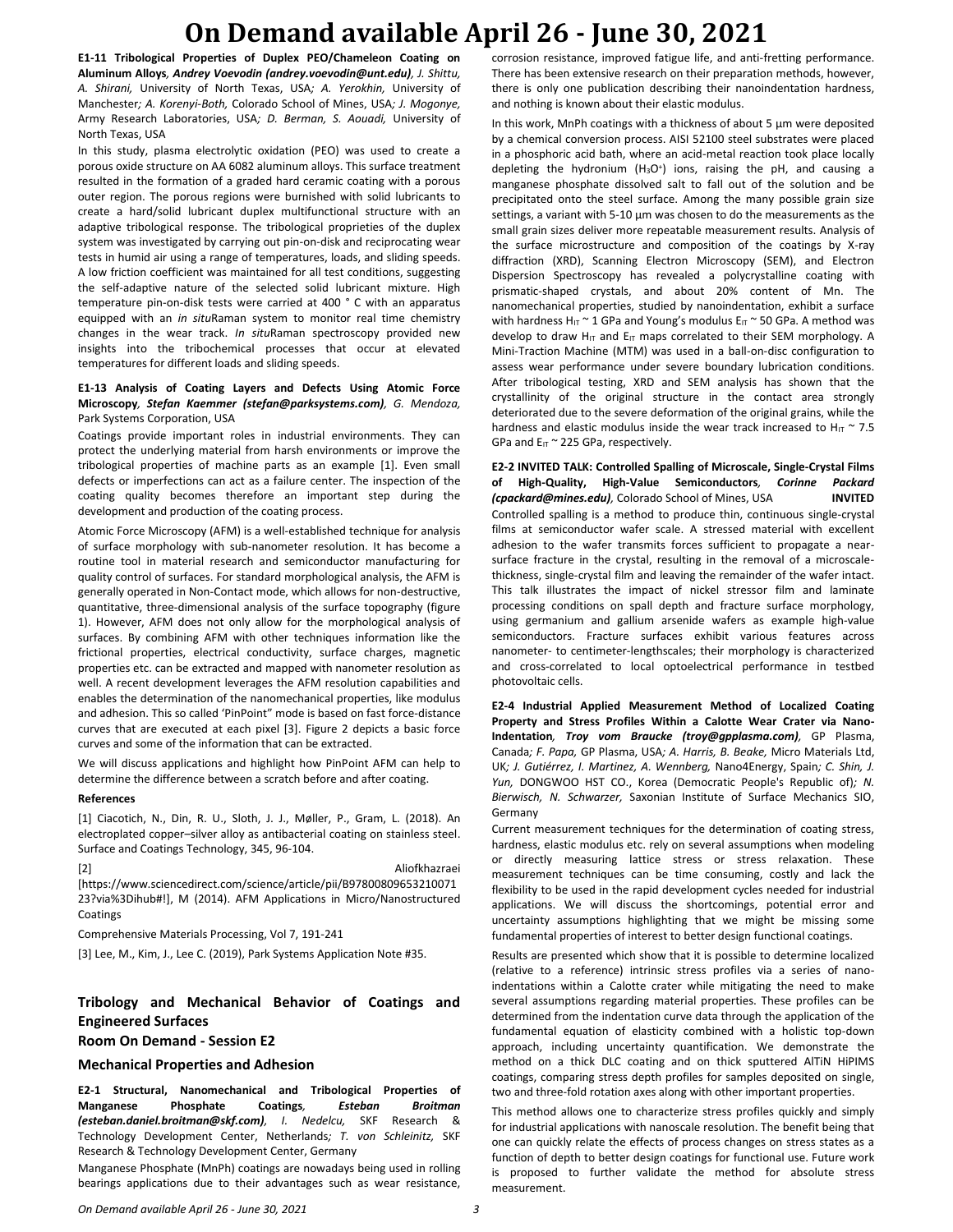**E2-5 Nanostructured CVD W/WC Coating with Enhanced Resistance to Water Droplet Erosion and Cavitation***, Yury Zhuk (yzhuk@hardide.com),*  Hardide Plc, UK

Water Droplet Erosion (WDE) damages the leading edges of steam and gas turbine blades, increasing turbine rotation drag and leading to costly maintenance. Cavitation Erosion (CE) damages pump and valve components, flow control and marine equipment. Both WDE and CE are complex phenomena which have significant similarity, so materials resistant to CE often show enhanced resistance to WDE. Protection of industrial equipment against WDE and CE is a pressing industry demand and advanced coatings are considered a promising approach to address it. This paper reports the testing of nano-structured CVD WC/W metal matrix composite coating resistance to WDE and CE and discusses the key factors affecting this advanced coating performance.

Two types of WC/W coatings were tested: "A" type is 100 microns thick and has a hardness range of 800-1200 Hv and "T" type is 50 microns thick with a higher hardness of 1100-1600 Hv. Both coating types are made of Tungsten Carbide nanoparticles dispersed in metal Tungsten matrix. This composition and structure enable a combination of enhanced fracture toughness with high hardness and the production of exceptionally thick hard CVD coatings to provide durable protection.

The coatings were tested for WDE resistance using 350 µm water droplets at 300 m/sec velocity. Uncoated 410 SS control samples suffered from major loss of material after just 7-hours of exposure to WDE, forming a 200 µm deep scar across whole tested area. After a much longer exposure of 90 hours, the coating samples showed negligible WDE damage, only measurable on the sample's edges. Thicker and less hard type A coating showed better performance when compared to thinner, harder type T.

The coating CE resistance was tested in accordance to ASTM G32-92 using ultrasonic induced cavitation in distilled water. The sample's weight was measured at regular intervals during the total 330 minutes exposure. All coating types showed a very low maximum CE erosion rate of 0.004….0.010 mg/min as compared to 15.6 mg/min for uncoated Ti6Al4V substrate. Less hard A type coating also shown better performance in this test.

Effects of the coatings' thickness, hardness, microstructure, and residual stresses on the WDE and CE resistance were evaluated.

The testing showed that the CVD WC/W coating can protect steam and gas turbine blades against WDE, and pump and valve parts against CE thus increasing equipment service life and maintaining its optimal performance for longer. The CVD technology produces a uniform coating on complex shaped parts like turbine blades, vanes, pump impellers, including non-lineof-sight areas.

**E2-6 Toughening Magnetron Sputtered S-phase Stainless Steel Coatings by Cycling the N<sup>2</sup> Gas Flow Rate***, Carlos Mario Garzon (cmgarzono@unal.edu.co),* Universidad Nacional de Colombia - Bogotá, Colombia*; A. Recco,* Universidade do Estado de Santa Catarina, Brazil

Both superficial protective coatings and functional interlayers of stainless steel (SS) are being developed by diverse research groups in pursuit of superior electrochemical corrosion resistance, oxidation resistance, tribological performance, mechanical strength, and tailored optoelectronic properties. In particular, nitrogen-alloyed austenite phase in SS (so-called S-phase) displays superior corrosion resistance associated to anti-scratch capacity. However, S-phase coatings exhibit hampered ductility in comparison with its nitrogen-lean counterparts due to nitrogen-induced ductility dip. Thus, wear resistance of S-phase coatings could be impaired when tested under conditions of high contact loads, it due to early film cracking. In this contribution, we report on magnetron sputtered S-phase stainless steel coatings obtained from an 316L SS target by cycling the N<sup>2</sup> gas flow rate between 2.2 and 0.0  $N_2$  sccm. Direct-current magnetron sputtering experiments were carried out with a substrate temperature of 573 K, fixed Ar flow rate of 1.2 sccm and power density of 7.0 Wcm<sup>-2</sup>, obtaining 1.7 μm thick coatings. SS coatings onto either SS or glass substrates were studied. Coatings with N-lean interlayers sandwiched between S-phase regions were thus obtained. Coatings with either one or three N-lean interlayers were studied. Two coating configurations were studied, varying the stacking ordering of N-lean and S-phase interlayers. Coating's cracking resistance was appraised by carrying out Vickers indentations on top of covered samples at increasing test loads, with maximum test load of either 30 kgf (SS substrates) or 15 kgf (glass substrates). On one hand, coatings onto SS substrates showed no crack formation. On the other hand, coatings onto glass substrates showed diverse patterns of crack formation. Radial crack length was recorded for those coatings onto glass, and it was observed an outstanding increase of resistance to indentation-induced cracking in the coatings obtained cycling the  $N_2$  gas flow rate, regarding to the traditional homogeneous S-phase coatings. The observed coating toughening was attributed to a ductile barrier effect exerted onto propagating cracks by the N-lean interlayers and to an adequate distribution of coating residual stress. This contribution shows how the stacking configuration of N-lean and S-phase interlayers and the interlayer thickness affect the overall coating's toughness.

**E2-7 Thin-film Adhesion: A Comparative Study Between Colored Picosecond Acoustics and the Stressed Overlayer technique***, Arnaud Devos (arnaud.devos@univ-lille.fr),* Iemn, Umr Cnrs, France*; M. Cordill,*  Erich Schmid Institute of Materials Science, Austrian Academy of Sciences, Leoben, Austria

Thin-film adhesion is a main issue for a broad range of industrial applications due to the crucial role it plays for final device reliability. Adhesion of thin films can be easily checked with qualitative methods like tape test. In a very efficient manner one can compare the adhesion of different samples. But to identify which interface is the most critical from the adhesion point of view, more sophisticated methods are needed.

One way of measuring quantitavely the adhesion energy is to analyze the geometry of buckles that appear either spontaneously or by adding a stressed overlayer following the pionneer work of Hutchinson and Suo[1].

Alternatively, acoustic waves can be used to probe adhesion at a buried interface through an analysis of their reflection coefficient. To do acoustic measurement at the sub-micronic scale, one needs ultra-high frequency waves typically in the range of a few 10 to a few 100 GHz. Colored Picosecond Acoustics (APiC) is a technique that implements an acoustic pulse-echo technique at the nanoscale using a tunable ultrafast laser. The laser directly excites an acoustic pulse in the sample where it propagates at sound velocity. When such a pulse reaches an interface a part is reflected and a second laser is used to detect optically the returning echo. Such hypersonic waves can be used first to measure the acoustic time-of-flight in each layer of a stack. That gives informations about film thickness or elasticity. They can also be used to detect adhesion defect at an interface [2].

In this paper, the two techniques are compared by applying both of them to the same set of samples. Resolution and their respective capabilities to identify the critical interface and quantify the adhesion energy will be discussed.

#### References:

[1] M. J. Cordill, D. F. Bahr, N. R. Moody and W.W. Gerberich, IEEE Transactions on Device and Materials Reliability, 4, 40 (2004).

[2] A. Devos, Ultrasonics 56, pp. 90-97 (2015) DOI 10.1016/j.ultras.2014.02.009

**E2-8 Comparing the Residual Stress Gradient Measurement of ZrN using FIB-DIC and Xray Diffraction***, W. Lin, Y. Chou,* National Chung Hsing University, Taiwan*; J. Huang,* National Tsing Hua University, Taiwan*; Ming-Tzer Lin (mingtlin@nchu.edu.tw),* National Chung Hsing University, Taiwan Reliable measurement and modeling of residual stresses at the micrometer scale is a great challenging task for small scale structures and nanostructured thin films. Moreover, the specific location on micro scale evaluation of residual stress gradients is a very critical issue in the hard coating of thin films. The analysis of the residual strain depth profiles requires detailed knowledge of the in-depth lattice strain function, so the residual stress profile calculation can be carried out in a manner that takes into account the mechanical anisotropy and texture of the materials. The development of a microstructure independent procedure for depth resolved measurement of residual stress is an issue of strategic interest. Here, we perform a digital correlation (DIC) of the specimen images acquired by incremental focused ion beam (FIB) ring-core drilling with various depth steps. 2 um thick sputtered ZrN thin films deposited on the silicon substrate were used for this measurement. To observe the depth resolved residual stress profiles of each step on thin film samples, two FIB images of the specimen, one before and one after being drilled, were processed to extract the surface deformation from tiny changes in the FIB images using DIC. This combined with high-resolution in situ SEM imaging of the relaxing surface and a full field strain analysis by digital image correlation (DIC). A parallel residual stress measurement was also performed using both wafer curvature and a four-circle diffractometer with grazing incidence X-ray diffraction (XRD) cos<sup>2</sup>asin<sup>2</sup>j method at several azimuthal angles to obtain the average X-ray strain (AXS). The stress gradient of ZrN films along the X and Y-axis of the wafer were revealed and compared to evaluate the stress gradient of ZrN deposition.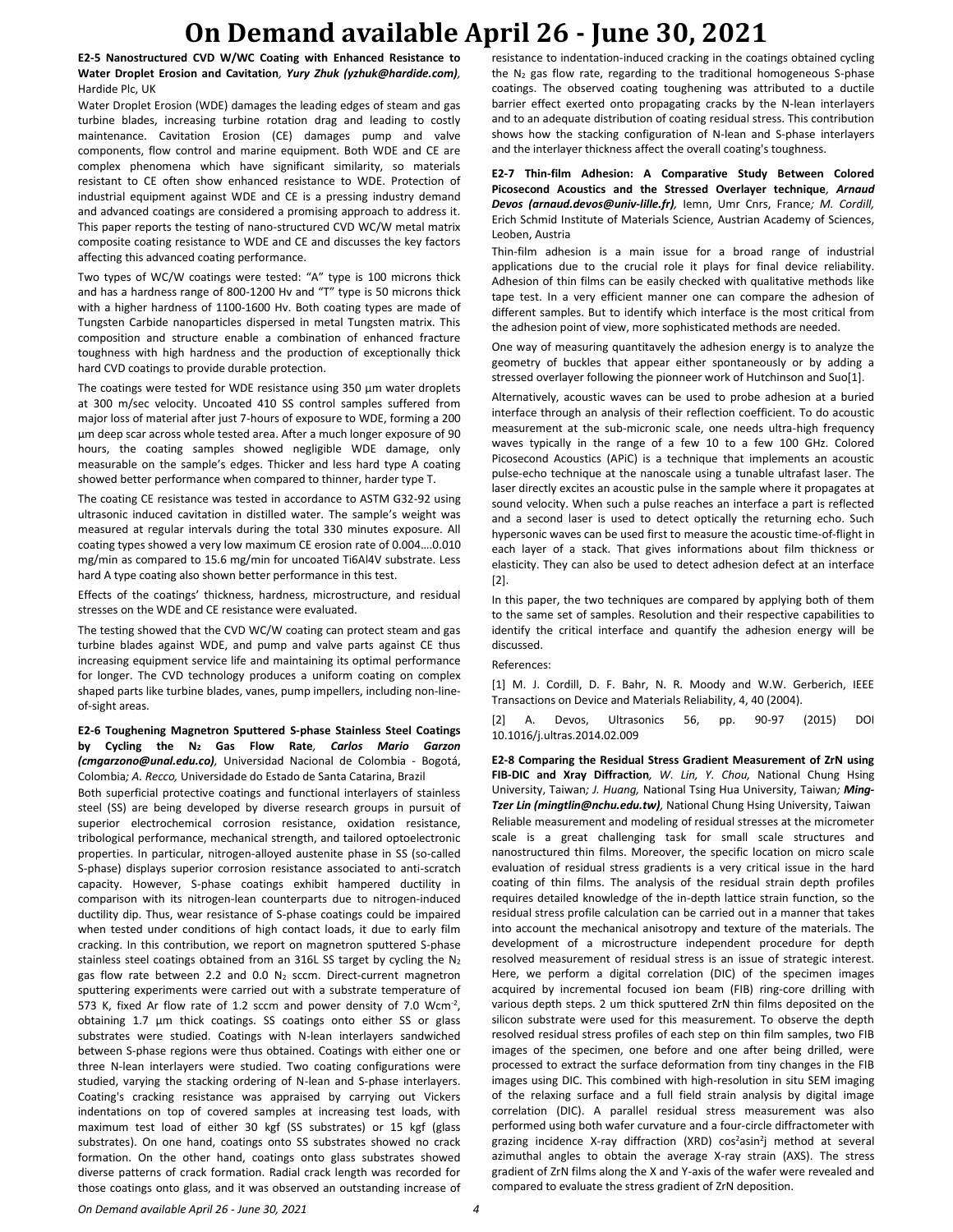**E2-9 Investigation of Deformation Behavior Under Different Loading Directions in Transition Metal Thin Films***, Markus Schoof (schoof@imm.rwth-aachen.de),* RWTH Aachen University, Germany The aim of this project was to study the effect of transition metal species and the presence of oxygen on the mechanical properties of transition metal (oxy)nitride films, and in doing so to link quantum and continuum mechanics for material design. The growth of these films results in a strongly columnar microstructure, so it is necessary to understand the influence of this texture on mechanical properties. This will enable knowledge-driven materials design on the atomic and microstructural level for macroscopic applications such as protective coatings for polymer extrusion.

Uniaxial compression was thus performed using micro pillars at different angles to the growth direction. Two sets of (V, Al)N samples were used, one manufactured by HPPMS (high power pulsed magnetron sputtering) and one by dcMS (direct current magnetron sputtering). Micro pillars oriented between 0° and 90° to the growth direction were investigated to assess the effect of texture. Furthermore, load rate and pillar diameter were varied while keeping height diameter ratio constant.

For pillars with diameters greater than 0.75 µm, no influence on fracture stress or strain could be observed. Only with smaller diameters was an increase in fracture stress observed. Furthermore, it was shown that different load rates between 0.1 mN/s and 1.0 mN/s have no influence on fracture stress and strain. In pillars with varying grain orientation, different fracture mechanisms were observed depending on the grain alignment. Comparing the critical stresses for these mechanisms with the measured fracture stresses shown that the fracture behavior could be divided into three areas related on the active mechanism and the orientation to the growth direction. In all cases, the specimens produced with HPPMS showed a slightly higher fracture stress than those produced with dcMS. This behavior could be explained by the typical microstructures resulting from the growth process.

#### **E2-10 Study of Corrosion-Resistance Behavior and Tribological Properties of Electrophoretically Deposited Graphene Coatings on Titanium Substrate for Marine Applications***, Madhusmita Mallick (madhusmita1509@gmail.com), A. N,* IIT Madras, India

Titanium alloys are widely employed for marine applications due to its excellent properties of high specific strength and corrosion resistance behaviour. However, these alloys face serious biofouling problems and thereby may become susceptible to corrosion attack under extreme marine environment. The chemical inertness, thermodynamically stable and antipermeability nature of graphene makes it a promising coating material for effective protection of metals against corrosion.

In the present work, the graphene coating was prepared on a titanium substrate through a cost-effective and easily scalable electrophoretic deposition technique (EPD). The surface morphology and microstructure analysis of bare titanium substrate and graphene-coated samples were done by field emission scanning electron microscopy (FESEM). Grazing incidence angle X-ray diffraction (GIXRD) was carried out to identify the crystal structure of graphene coatings. Moreover, phase purity and functional groups of graphene coatings were analyzed by Raman spectroscopy and Fourier transform infrared spectroscopy (FTIR) techniques. The tribological performance of bare titanium substrate and graphene-coated samples were investigated. Furthermore, electrochemical studies were carried out to evaluate the anti-corrosion behaviour of graphene-coated samples by Potentiodynamic polarization test. The results revealed that the corrosion current density in Tafel plot analysis was reduced significantly by 72% for a graphene-coated sample as compared to a bare titanium substrate. This improvement in corrosion resistance property of titanium alloys by graphene protective coatings through EPD technique can greatly serve as a suitable anti-corrosive coating material for marine applications. Results will be presented and discussed in detail.

**E2-12 Effect of Residual Stress on the Mechanical Properties of Nitride-Based Protective Coatings Deposited by Pulsed-Plasma Sputtering Techniques***, Etienne Bousser (etienne.bousser@polymtl.ca), E. Herrera-Jimenez, L. Martinu, J. Klemberg-Sapieha,* Polytechnique Montreal, Canada Materials exposed to harsh environments face ever increasing economic, technological and, environmental challenges. The field of coatings and surface engineering technologies has thus been very active, addressing numerous challenges related to the stringent requirements of highperformance protective coating (PC) systems. Despite the progress in PC fabrication processes and coating architectures, the acceptance and further advances in this area are frequently limited by high residual stress (RS) in the coating systems, primarily related to the lack of fundamental and comprehensive knowledge of the stress generating mechanisms, their complex relation to the microstructure, and the availability of pathways to compensate it, and even to include it in the design.

Solid Particle Erosion (SPE) occurs in situations where hard solid particles present in the environment are entrained in a fluid stream, and impact component surfaces. Since the performance of surfaces against SPE is determined by mechanical properties such as hardness, toughness and coating adhesion, hard nitride-based PC are often used in such harsh environments. In this study, we will present our work on improving the understanding of the effects of RS amplitude and distribution on the mechanical properties of hard nitride-based PC deposited using pulsed-DC and High Power Impulse Magnetron Sputtering onto aerospace alloy substrates (Ti-6Al-4V and SS410).

First, we investigated the effect of three different interface treatments on the microstructure and mechanical properties of TiN coatings. We show that the interface treatments induce RS at depths of several microns within the substrate and microstructural changes to the substrate material significantly affecting the microstructure, mechanical properties and adhesion of the overlying coating. Moreover, we also show the effect of RS on the measurement of coating toughness using conventional indentation methods. The effect of coating composition and deposition process will be discussed with respect to RS and the measured toughness values. The microstructural characterization was done using Transmission Electron Microscopy, Transmission Kikuchi Diffraction and X-Ray Diffraction (XRD). The RS depth profiles were measured using the multireflection grazing incidence XRD method and Focused Ion Beam (FIB) micro-hole drilling. Finally, the coating mechanical properties were measured by depth-sensing indentation and micro-scratch testing while the toughness was also evaluated using Scanning Electron Microscopy with *in situ* mechanical characterization of micro-machined samples produced by FIB.

#### **E2-13 Hyperelasticity and Viscoelasticity in Thin Organic Semiconductor Coatings***, Steve Bull (steve.bull@ncl.ac.uk),* Newcastle University, UK*; A. Yadav, H. Gonabadi,* Newcastle University

A wide range of organic semiconductor coatings have been developed for optical and electronic applications and have been extensively characterised for their electronic and optical properties. What mechanical measurements have been made are focused on assessing the average properties of a film (e.g. using buckling to assess elastic moduli) but are not suitable to assess point-to-point variation in mechanical response which may be related to changes in coating microstructure due to crystallisation and/or phase separation or to understand the deformation mechanisms occurring. The assessment of non-linear elasticity and time-dependent mechanical response is also lacking. This presentation will address the strain and timedependent mechanical properties of 100-300nm thin films of a range of organic semiconductors on a glass substrate using nanoindentation at very low loads (peak loads less than 50μN) with a relatively blunt indenter (500nm tip radius). Although a well-defined indentation is produced in many cases it is not clear that plastic deformation occurs (and by what mechanism) but viscoelastic deformation is significant in making the observed indent. The use of load and displacement control during a hold period to determine the relaxation modulus for very thin films will be discussed. Finite element modelling of the load-displacement curves reveals that including both viscoelasticity and hyperelasticity (rather than simple linear elasticity) is necessary to explain the measured loaddisplacement curves in for several different organic semiconductor materials.

#### **E2-14 Abrasion Wear Resistance of Low Temperature Plasma Nitrided Inconel 625 Superalloy***, L. Varela, M. Ordoñez,* University of São Paulo, Brazil*; Carlos Pinedo (pinedo@heattech.com.br),* Heat Tech & University of Mogi das Cruzes, Brazil*; A. Tschiptschin,* University of São Paulo, Brazil

In this work, Low Temperature Plasma Nitriding (LTPN) was carried out in an Inconel 625 superalloy at 420 °C for 20 h, in a 75% N<sub>2</sub> + 25% H<sub>2</sub> atmosphere. After plasma nitriding, the specimens were analyzed by various characterization techniques: X-ray diffraction, scanning electron microscopy, micro-hardness measurement, scratch and micro-abrasion wear tests. Microstructure, hardness and abrasion wear resistance of the untreated Inconel 625 is compared with the properties obtained after the LTPN treatment. Friction coefficient, mechanical failure mode and critical loads for damaging the nitrided case were determined using the linear scratch test, carried out at a linearly increased normal force. Microabrasion tests were conducted to evaluate the abrasion wear resistance. The microstructure of the as received material was composed entirely by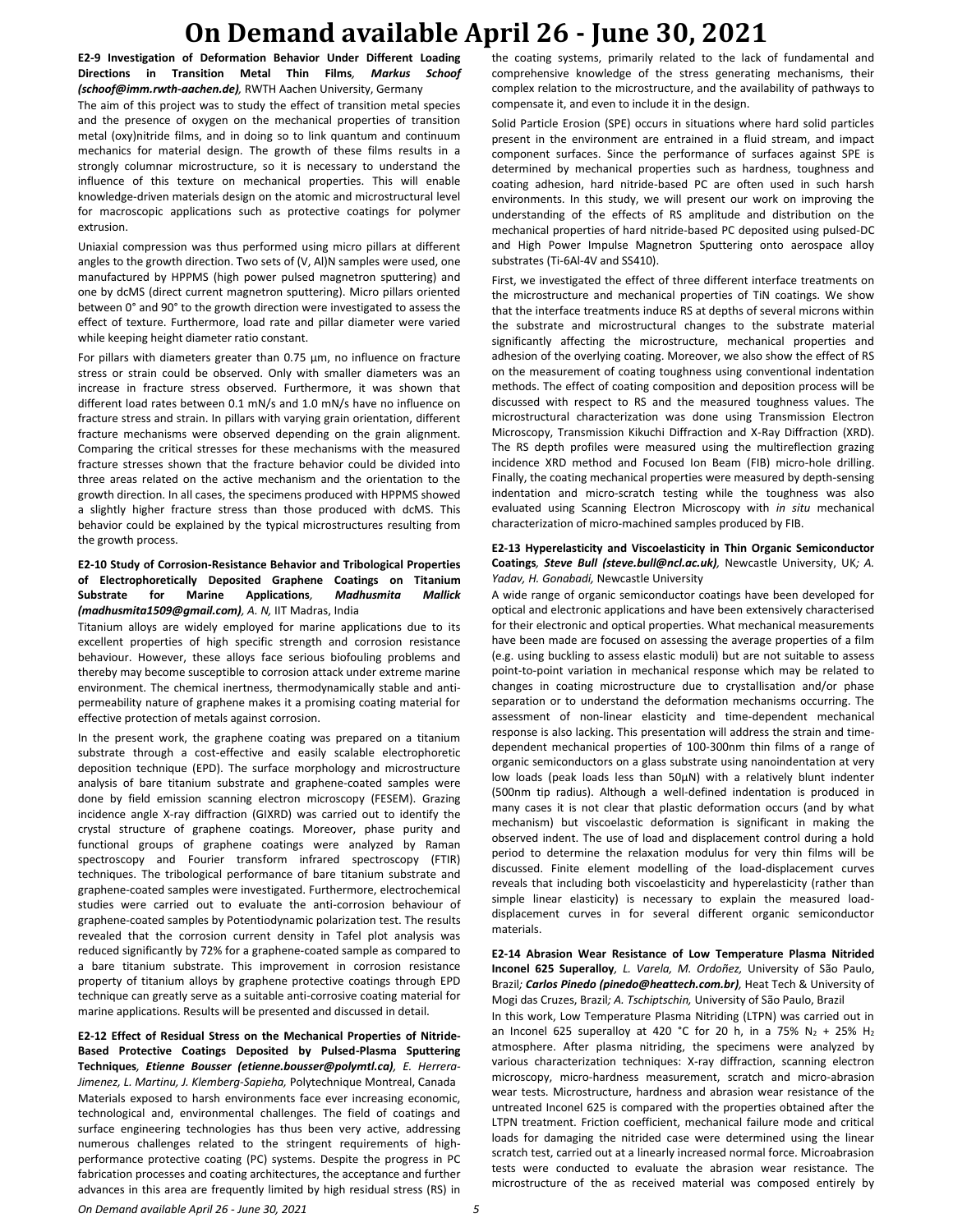polygonal (γ) FCC grains. The results showed that LTPN promotes the formation of a nitrided layer around 8.4  $\mu$ m thick, 930  $\pm$  20 HV hard, consisting of a nitrogen expanded FCC phase (γ<sub>N</sub>), also known as S phase, ε-Fe2–3N and CrN nitrides. Colossal N supersaturation was detected in the expanded FCC layer, which promoted strong hardening and a state of compressive residual stresses. The scratch tests results showed that the nitrided layer strongly decreased the apparent friction coefficient, in comparison with the non-nitrided alloy. Tensile cracking was the prevalent mechanical failure mode of the nitrided layer. Microabrasion results showed that the LTPN treatment decreased the wear volume losses. For the nitrided samples wear coefficients were determined for the nitrided layer and for the substrate, indicating a change in the wear volume loss rate with the sliding distance.

### **Tribology and Mechanical Behavior of Coatings and Engineered Surfaces**

**Room On Demand - Session E3**

**Tribology of Coatings for Automotive and Aerospace Applications**

**E3-1 Coating Properties and Wear Resistance of ta-C Deposited by Arc Ion Plating (AIP) Technique***, Yoshiyuki Isomura (isomura.yoshiyuki@kobelco.com), T. Takahashi, J. Fujita,* Kobe Steel, Ltd., Japan*; S. Kujime,* Kobe Steel Ltd., Japan

Hydrogen free DLC, also referred to as ta-C (tetrahedral amorphous carbon), attracts a large practical interest particularly in the automotive industry because of its unique characteristics of high hardness, low friction, and wear resistance. While ta-C exhibits those excellent properties, further improvement and assurance of adhesion in sliding parts under high contact pressure in severe operating condition is a challenge. Practical requirement and evaluation of adhesion performance is sometimes even beyond the level of basic adhesion investigation such as Rockwell indentation test or scratch test.

In this study, ta-C was deposited using an industrial arc ion plating coating system equipped with a round-bar type arc evaporation source, which is specially designed and optimized for ta-C coating process. ta-C samples with controlled adhesion was intentionally deposited on the sliding test piece with controlled process parameters. Adhesion performance evaluated by the basic test was found to be not always consistent to the results of sliding test. In addition, different frictional wear characteristics were detected among samples with different adhesion performance. In order to understand the relation of sliding properties to adhesion performance more in detail, the intrinsic coating properties were also analyzed more thoroughly in terms of mechanical hardness by nanoindentation, surface roughness/macro-particle density, chemical bonding characteristics of sp2/sp3 fraction and hydrogen concentration. We aim to combine this knowledge of material science with a practical aspect of sliding and adhesion towards improvement of performance in application of ta-C coating.

**E3-2 Numerical Study of Cracking in Thin Hard Coating Layers Using a Cohesive Phase-Field Model and Experimental Validation***, Ali Rajaei Harandi (ali.harandi@ifam.rwth-aachen.de),* RWTH Aachen, Germany*; S. Rezaei,* Technical University of Darmstadt, Germany*; S. Karimi Aghda, T. Brepols, J. Schneider, S. Reese,* RWTH Aachen University, Germany

Prediction of damage and cracking patterns in hard protective coatings play a vital role in the optimal design of these coating layers. Experimentally, in [1], it is shown that a micro-scale tensile test of a hard coating deposited on ductile substrates is a fast-tracking tool for determining the fracture parameters of such systems. This experimental approach is specifically valid when the first fracture mode is more dominant. On the numerical side, phase-field damage models are utilized, which have attracted much attention among several available methodologies. These models benefit from a robust response and the capability of modeling cracks without introducing any initial crack path. However, the damage field tends to widen based on the internal length-scale parameter. It could be problematic when it comes to simulations on a small-scale and create some boundary effects. To this end, a cohesive phase-field damage model is used. The relevant fracture parameters such as fracture toughness and maximum tensile strength are included in this model, for which the internal length-scale is considered as a purely numerical parameter. Furthermore, due to the specified morphology of the grains in the coating layers, as well as the evolution of damage based on multiple possible damage procedures,

it is inevitable to use anisotropic damage models, [2,3]. To include them, a novel orientation-dependent fracture energy function is applied, based on the later reference. Finally, the numerical results considering the crack patterns and the crack density value is compared to the micro-scale tensile test of cubic metastable V<sub>0.25</sub>Al<sub>0.26</sub>N<sub>0.49</sub> coating deposited on the Cu substrate. It is shown in this study, how fracture characteristic parameters such as fracture toughness and maximum tensile strength, as well as the substrate elastic or elastoplastic behavior, will influence the overall damage behavior of the hard coating layer.

[1] B. Völker, C. Du, H. Fager, H. Rueß, R. Soler, C. Kirchlechner, G. Dehm, J.M. Schneider,

How tensile tests allow a screening of the fracture toughness of hard coatings,

| Surface | and | Coatings | Technology, |
|---------|-----|----------|-------------|
| Volume  |     |          | 390,        |

2020.

[2] S. Reese, T. Brepols, M. Fassin, L. Poggenpohl, S. Wulfinghoff,

Using structural tensors for inelastic material modeling in the finite strain regime - A novel approach to anisotropic damage,

| Journal of the |  | Mechanics and Physics of Solids, |  |      |
|----------------|--|----------------------------------|--|------|
| Volume         |  |                                  |  | 146. |

#### 2021.

[3] Shahed Rezaei, Jaber Rezaei Mianroodi, Tim Brepols, Stefanie Reese,

| and        | Direction-dependent fracture in solids: Atomistically calibrated phase-field<br>cohesive |     | zone      |     | model.     |  |         |
|------------|------------------------------------------------------------------------------------------|-----|-----------|-----|------------|--|---------|
| Journal of |                                                                                          | the | Mechanics | and | Physics of |  | Solids. |
| Volume     |                                                                                          |     |           |     |            |  | 147.    |
| 2021.      |                                                                                          |     |           |     |            |  |         |

**E3-3 Duplex TiN and TiAlN Coatings on Ti-6Al-4V Alloy Formed by a Combination of Plasma Nitriding and Cathodic Arc Evaporation***, V. Pankov, Qi Yang (qi.yang@nrc-cnrc.gc.ca),* National Research Council of Canada

A duplex coating concept has been investigated as a mean for protecting Ti-6Al-4V aerospace components against high impacts and high localized loads. The duplex coating consisted of the first layer formed by lowpressure plasma nitriding using a high-density plasma source and the second layer deposited on the nitrided surface by cathodic arc evaporation. Substrate temperature, substrate bias, and process duration were selected as the nitriding process parameters. The substrate temperature during Ti-6Al-4V nitriding was maintained below 800°C to avoid α-to-β phase transformation. TiN and TiAlN coatings were used for the second layer. The microstructure, elemental composition, phase content, and hardness of the nitrided layer were analyzed by scanning electron microscopy, energy dispersive spectroscopy, X-ray diffraction, and nanoindentation, respectively. Adhesion between the duplex coating layers was measured by scratch adhesion testing. The fabricated duplex coatings were evaluated for their wear and impact resistance using pin-on-disk and drop weight impact testing. The obtained results were used to identify optimum process parameters for producing protective coatings with duplex design characterized by high impact resistance and high load-bearing capacity.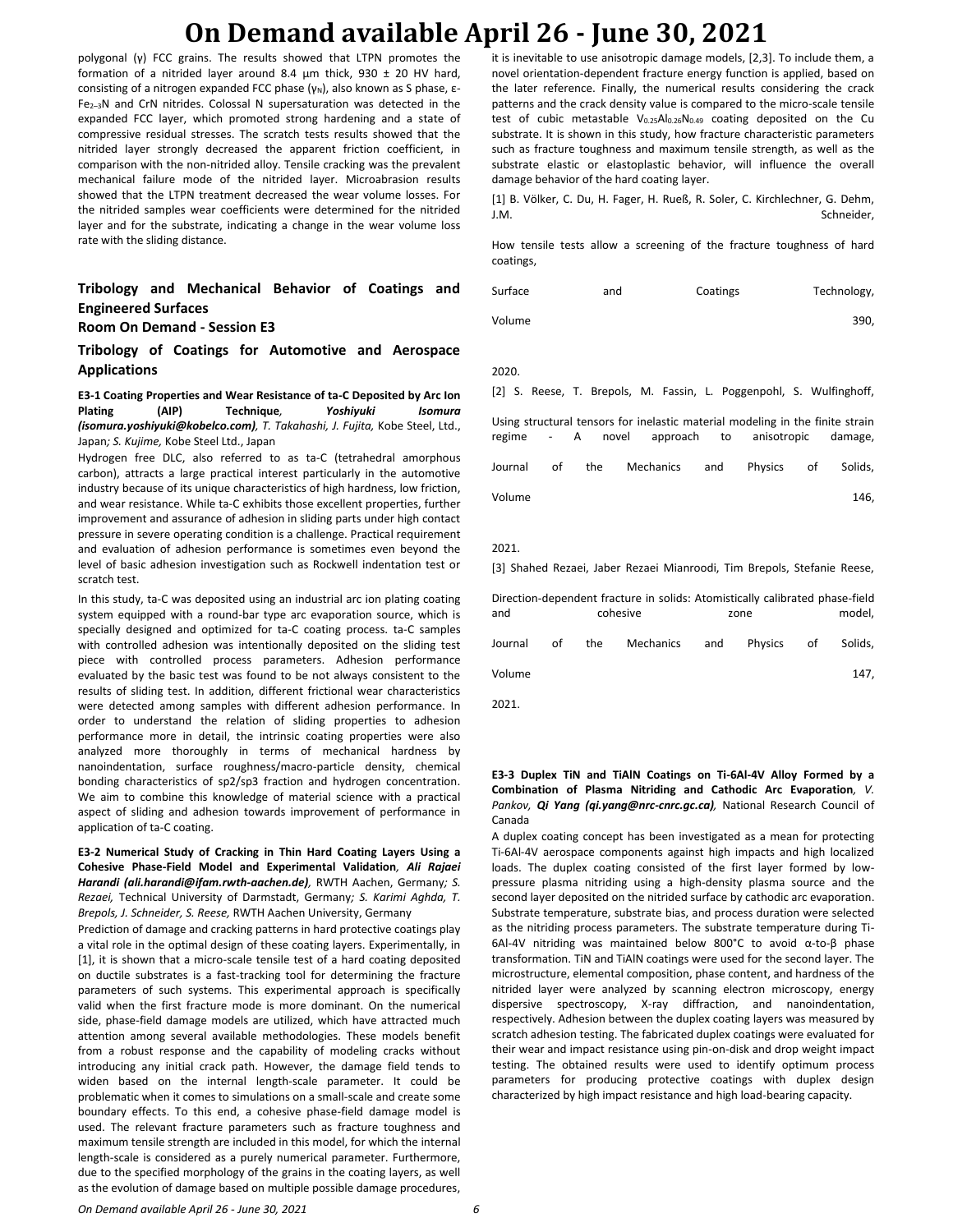**E3-4 Determination of Method for Tribological Experiment on Ultra-Hard Coatings in Low-Viscosity Fuels***, Kelly Jacques (kellyjacques@my.unt.edu),*  University of North Texas, USA*; S. Berkebile, N. Murthy, J. Mogonye,* Army Research Laboratories, USA*; S. Dixit,* Plasma Technology Inc., USA*; D. Berman, T. Scharf,* University of North Texas, USA

In order to expand fuel operation capability of fuel systems to multiple fuels, fuel pump materials must resist scuffing and wear when lubricated with low viscosity, low lubricity hydrocarbons and alcohols under conditions of dynamic fluid pressure and flow. In this work, a highfrequency reciprocating tribometer was used to determine a set of tribological experimental parameters that emulate conditions within a fuel pump system, instigate material scuffing, and yield reliable and repeatable results. The ASTM D6079 standard for evaluating lubricity of diesel fuels by the high-frequency reciprocating rig was used as a basis for the development of new experimental parameters, of which the grinding lay orientation, temperature, counter body, substrate, contact load, and stroke length were altered. These experimental parameters were used to determine the onset of scuffing and wear of through-hardened 52100 steel substrates and various ultra-hard material coatings, including iron boride and tungsten carbides, possible candidates for steel protection. These materials were lubricated with F-24 (JP-8) and ethanol. Scanning electron microscopy, energy dispersive spectroscopy, white light interferometry, and optical microscopy were used to characterize the extent of wear and corrosion of the materials and counter bodies during the experiments. Overall, it was found that the ultra-hard coatings experience less wear and are more resistant to scuffing at low loads than the 52100 steel.

### **Tribology and Mechanical Behavior of Coatings and Engineered Surfaces**

**Room On Demand - Session EP**

**Tribology and Mechanical Behavior of Coatings and Engineered Surfaces (Symposium E) Poster Session**

**EP-1 About the Impossibility of a Mathematical Relationship between Hardness Values Measured by Vickers and Instrumented Nanoindentation Techniques, Esteban Brown**<br>*(esteban.daniel.broitman@skf.com),* **SKF Research &** *(esteban.daniel.broitman@skf.com),* SKF Research & Technology Development Center, Netherlands

The hardness of a solid material can be defined as a measure of its resistance to a permanent shape change when a constant compressive force is applied. At macro- and microscale, the Vickers hardness test is assessed from the size of an impression left under a load by a four-sided pyramid-shaped diamond indenter. The Vickers hardness number, HV, is then calculated as the indenter load L divided by the actual surface area of the impression  $A_c$  measured after the indentation. On the other hand, the instrumented nanoindentation hardness  $H_{IT}$ , using a three-sided pyramidshaped diamond indenter, is calculated as the maximum indenter applied load L<sub>max</sub> divided by the projected area of contact at maximum load A<sub>pml</sub>, i.e., during the indentation [1].

There are many publications where authors try to compare their coating hardness values measured by nanoindentation with bulk hardness values that have been measured by Vickers tests. The comparison is usually made through a formula that is supposed to give an exact mathematical equivalence of hardness values between both methods: HV = 0.09  $H_{IT}$ , with HV having units of kgf/mm<sup>2</sup> and H<sub>IT</sub> having units of MPa. In this work, I demonstrate that this exact equivalence can be established only for hardness values of materials with 0% indentation elastic recovery. In other cases, I will show that it is impossible to establish such mathematical relationship.

[1] E. Broitman, "Indentation Hardness Measurements at Macro-, Micro-, and Nanoscale: A Critical Overview," *Tribology Letters,* vol. 65, p. 23, 2017. (Open Access Article)

**EP-2 Substrate Influence on the Adhesion of Metallic Films***, Megan J. Cordill (megan.cordill@oeaw.ac.at),* Erich Schmid Institute of Materials Science, Austrian Academy of Sciences, Austria*; P. Kreiml,* Erich Schmid Institute for Material Science, Austrian Academy of Sciences, Austria

Flexible and foldable electronics are becoming more visible for consumers. These devices are often manufactured with metallic films or islands deposited onto compliant polymer substrates. More research is needed to fully understand how to control the metal-polymer interface of the vital interconnecting metal lines found in flexible electronics to improve reliability. While the methods to quantify the interface adhesion are available, a direct comparison of the adhesion of a standard metallic films on different substrates has not been performed. Our results demonstrate that a sputtered Ti adhesion interlayer does not improve the adhesion of Ag films to polyimide (PI) or polyethylene naphthalene (PEN). In addition, the Ag-PI interface had a higher adhesion energy relative to the Ag-PEN interface due to the different polymer substrate chemistries which influence the interface structure and chemistry.

**EP-3 Effects of Sputtering Gas Systems on the Preparation of a-BN Films using RF Sputtering***, Yuki Yamada (s16A3132FM@s.chibakoudai.jp), T. Markuko,* Chiba Institute of Technology Graduate School, Japan*; M. Imamiya,* Hana Saidan, Japan*; Y. Sakamoto,* Chiba Institute of Technology, Japan

Mechanical properties and the structure of boron nitride (BN) are similar to carbon materials. In particular, chemical inertness of BN such as excellent oxidation resistance and reaction with iron-based materials is better than carbon. In addition, structure of a-BN (amorphous BN) is similar to amorphous carbon such as Diamond-like carbon. a-BN is considered to have excellent tribological properties. However, little has been reported on tribological property of a-BN films. So, in this research, preparation of a-BN films by sputtering method and evaluation of the tribological property were investigated.

BN films were prepared by RF sputtering using Ar,  $Ar-N_2$ , and  $Ar-N_2-H_2$  as sputtering gas systems. h-BN was used as a target. RF power and pressure were 500W and 0.5Pa, respectively. Deposits were evaluated using Raman spectroscopy. The tribology properties were investigated using a ball on disk friction test.

The peaks of sp<sup>2</sup>-BN (near 1370 cm<sup>-1</sup>) and a-BN (near 1600 cm<sup>-1</sup>) were recognized in the Raman spectra prepared under all conditions. In addition, peak of sp3-BN (near 1310 cm<sup>-1</sup>) was recognized in the Raman spectrum of Ar-N2-H2.

As a result of the friction test, it was confirmed that a low friction coefficient of 0.1 was exhibited at sputter gas  $Ar-N_2-H_2$ . In contrast, high friction coefficient was exhibited at sputter gas Ar and  $Ar-N<sub>2</sub>$ . From the wear depth of the sample after the friction test, it was confirmed that the wear depth was the deepest in Ar and the shallowest in Ar-N<sub>2</sub>. The difference in the wear depth is considered to be caused by the difference in the wear mechanism.

As a result of Raman spectroscopy of the adhesion to the ball after friction test, the peak of  $H_3BO_3$  was recognized under conditions exhibiting high friction coefficient (sputtering gas; Ar, Ar-N<sub>2</sub>). Conversely, no peak of  $H_3BO_3$ was recognized under the condition exhibiting low friction coefficient (sputtering gas; Ar-N<sub>2</sub>-H<sub>2</sub>). Therefore, the high friction coefficient exhibited in Ar and Ar-N<sub>2</sub> are considered to be due to the formation of  $H_3BO_3$  during the friction test. Furthermore, low friction coefficient exhibiting in Ar-N<sub>2</sub>-H<sub>2</sub> is caused by no formation of  $H_3BO_3$  during the friction test.

In conclusion, tribology properties of a-BN were varied on the structure by using of different sputtering gas systems, and low friction coefficient was exhibited at Ar-N<sub>2</sub>-H<sub>2</sub> sputter gas.

**EP-4 Tribological Properties of Sputter-deposited Mo Films on Polyimide***, Edyta Kobierska (edyta.kobierska@unileoben.ac.at), S. Hirn,*  Montanuniversität Leoben, Austria*; M. Cordill,* Erich Schmid Institute for Material Science, Austrian Academy of Sciences, Austria*; R. Franz, M. Rebelo de Figueiredo,* Montanuniversität Leoben, Austria

In the last decade, the shift from rigid to flexible electronics has gained momentum and is mainly driven by display and touch panel technologies that are developed for flexible substrates like polymers or textiles. Unlike rigid electronics, thin film materials used in flexible electronics must withstand various static and dynamical loading conditions in order to ensure that the flexible display remains operational for a sufficiently long period of time. Tribological loading conditions are among them, in particular in the case of wearable electronics, but have only been scarcely studied in literature. Therefore, the tribological propertied of Mo films which were deposited on polyimide substrates with a thickness of 125 um were analyzed. The Mo films were synthesized by high power impulse magnetron sputtering to a thickness of about  $1 \mu m$ . To induce different residual stress states in the Mo films, two deposition distances (8 and 14 cm) and two Ar pressures (0.5 and 1 Pa) were used. The tribological tests were performed in ball-on-disk configuration with 1000 laps applying a load of 0.244 N. As counterparts, different materials were chosen including Al2O3, 100Cr6, PEEK (polyether ether ketone), POM (Polyoxymethylene) and NBR50 (nitrile butadiene rubber) to test the Mo films in different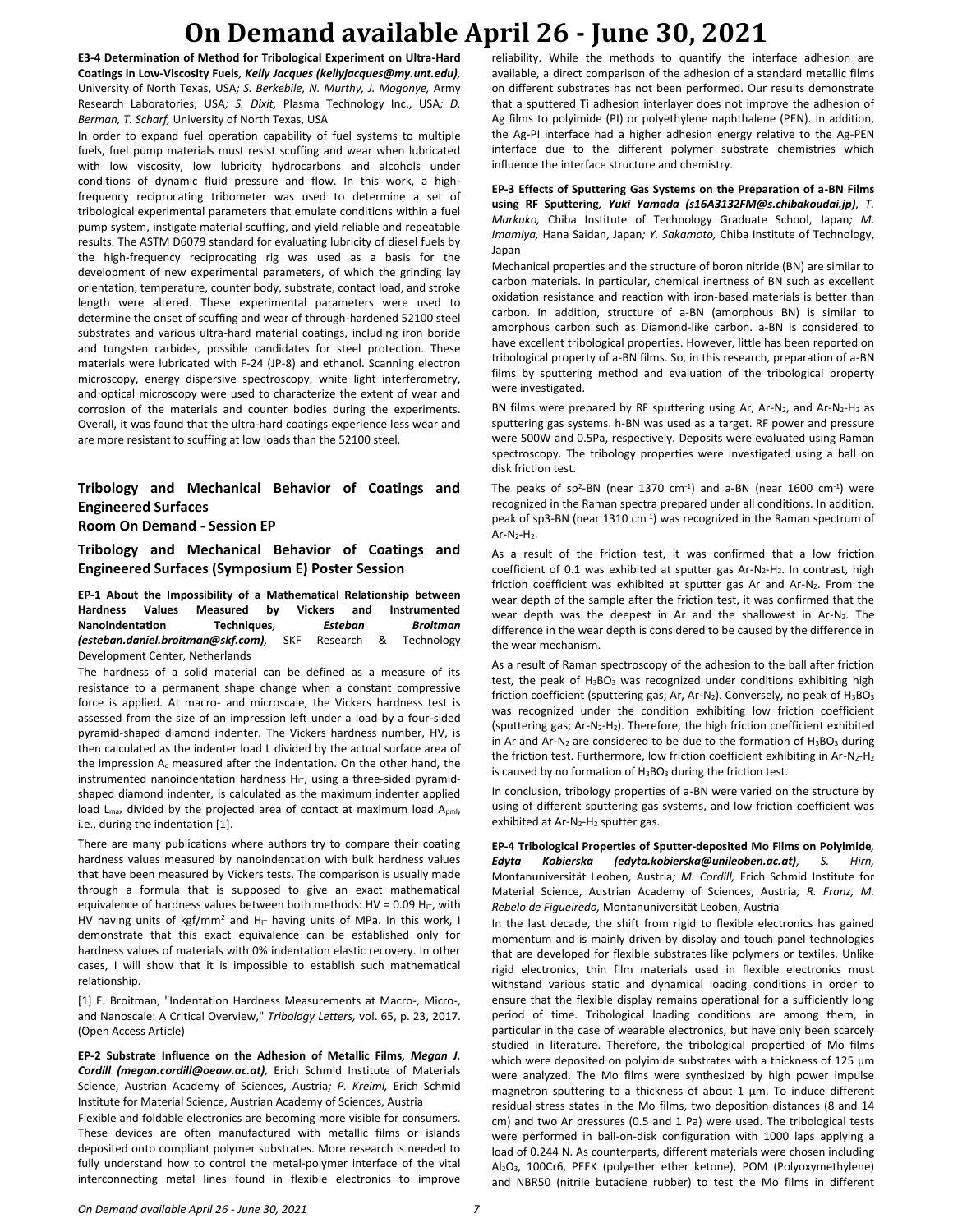tribological contact situations. The recorded coefficient of friction (COF) was highest in the tests against NBR50 with values up to 3 in the beginning of the test and a subsequent steady decrease. The COF in the tests against the other counterpart materials was generally between 0.5 and 1.5. In terms of wear, higher wear was observed for in the tribological tests against counterparts of high hardness, i.e. Al<sub>2</sub>O<sub>3</sub> and 100Cr6. As expected, abrasive wear mechanisms are active in these cases as observed from images of the wear tracks recorded with a 3D laser confocal scanning microscope and a scanning electron microscope. Predominant adhesive wear was noticed in the tests against the polymers and the rubber counterpart. The obtained results generally serve as a basis to explore the tribological behavior of thin films on flexible substrates like polymers.

**EP-5 Tribocorrosion Behavior of Boride Coating on Cocrmo Alloy Produced by Thermochemical Process in 0.35% NaCl Solution***, A. Rentería,*  Universidad de Guadalajara, México*; Marco Antonio Doñu-Ruiz (marckdr\_69@hotmail.com),* Universidad Politecnica del Valle de Mexico, México*; M. Flores-Martinez,* Universidad de Guadalajara, México*; S. Muhl,*  Universidad Nacional Autónoma de México, México*; N. Lopez-Perrusquia,*  Universidad Politecnica del Valle de México, México*; E. García,* CONACYT - Universidad de Guadalajara, México

This work presents the corrosion and tribocorrosion studies of the CoB and Co<sub>2</sub>B layer on CoCrMo alloy surfaces, produces by the thermochemical process. The boriding process was carried out at 850°C per 2 hrs, using dehydrated boron past such as boron source. The boride layers were characterized with XRD, SEM and optical profilometry in order to determine the structure, surfaces morphology and roughness, respectively. A solution of NaCl at 3.5% was used to study the corrosion and tribocorrosion performance of the coated and uncoated surfaces. The tribocorrosion tests were carried out in a sliding-contact system with reciprocal movement, using a ball of  $Al_2O_3$  of 10 mm such as counterbody. The corrosion test showed that the boride surfaces presented a higher tendency to the corrosion with higher E<sub>corr</sub> and I<sub>corr</sub> than the uncoated surfaces, nevertheless, in the tribocorrosion characterization this surface had similar kinetic friction coefficient and lower wear volume than the uncoated surfaces.

**EP-6 Composite Coating on Cu Prepared by Plasma Electrolytic Aluminating***, C. Zhao, J. Sun, R. Cai, Xueyuan Nie (xnie@uwindsor.ca),*  University of Windsor, Canada*; J. Tjong,* Ford Motor Company, Canada*; D. Matthews,* University of Twente, Netherlands

Metal-ceramic composite coatings were successfully prepared on pure copper by the plasma electrolytic aluminating (PEA) process. The mechanism of PEA processing and the microstructure of the prepared coatings were studied by scanning electron microscopy (SEM), energy dispersive X-ray spectroscopy (EDS), X-ray photoelectron spectroscopy (XPS) and X-ray diffraction (XRD) analyses. It has been revealed that the Al(OH)<sup>3</sup> passive film formed on the copper surface was indispensable for plasma discharges. XRD analysis indicated that the prepared coating consists of metallic Cu, Cu2O, and Al2O3. Tribological tests reveal that the PEA treatment significantly increased the wear resistance in dry-sliding conditions, which could be attributed to the high hardness of the prepared coating. The wear mechanism changed from the adhesive wear of the pure copper to abrasive wear of the steel ball after the PEA treatment. Electrochemical tests show that the coated copper has much better performance against corrosion in 3.5 wt.% NaCl solution at room temperature.

Keywords:plasma electrolytic aluminating; copper; wear; electrochemical corrosion

**EP-7 A Numerical-Experimental Study of Borided AISI 316L Steel Under Cyclic Contact Loading***, Daybelis FERNÁNDEZ (ingday1989@hotmail.com), O. DE LA ROSA, G. Rodríguez-Castro, A. Meneses-Amador,* National Polytechnic Institute, Mexico*; A. LÓPEZ-LIÉVANO, A. Ocampo-Ramírez,*  Instituto Sanmiguelense, Mexico

Borided AISI 316L steels under cyclic contact loading were evaluated. Boriding was carried out by two powder-pack processes: continuous and interrupted process. surface hardened by the boriding process. Boriding processes were developed at 1173 K for 1 h (continuous process) and 4 h (interrupted process). A Fe2B monophase layer was obtained by the interrupted boriding, while a FeB/Fe2B bi-phase layer was formed by the continuous boriding. Cyclic contact tests were performed on a servohydraulic testing machine by cyclic loading of a sphere on the borided steel surface. Circumferential cracks because of the applied critical load (monotonic load) were observed at the borided steel surface. Subcritical loads with a frequency of 6 Hz were applied on the borided steel surface to

evaluate the evolution of the damage caused. Stress field generated at the borided steel surface because of cyclic spherical contact was obtained by the finite element method. Interrupted boriding process showed a better resistance to cyclic contact loading than the continuous boriding process.

**EP-9 Novel Micromechanical Approaches to Understand the Influence of Hydrogen on Materials Behavior***, Jazmin Duarte Correa (j.duarte@mpie.de), J. Rao,* Max-Planck-Institut für Eisenforschung GmbH, Germany*; X. Fang,* Technische Universität Darmstadt, Germany*; G. Dehm,*  Max-Planck-Institut für Eisenforschung, Düsseldorf, Germany

The understanding of hydrogen interactions with different features (e.g. dislocations, grain boundaries, precipitates, etc.) in alloys and composites is essential either to control and benefit from the hydrogen technology, or to prevent the destructive outcome of hydrogen embrittlement. Failure mechanisms initiate at the atomic scale with hydrogen absorption and further interaction with trap binding sites or defects. Nanoindentation and related techniques are valuable tools to study independently such mechanisms due to the small volume probed. Even more, in situ testing while charging the sample with hydrogen can prevent the formation of concentration gradients due to hydrogen desorption.

Two custom electrochemical cells were built for in situ hydrogen charging during nanoindentation of the sample (Figure 1): "front-side" charging with the sample and indenter tip immersed into the electrolyte, and "back-side" charging where the analyzed region is never in contact with the solution and therefore the observed effects are only due to hydrogen. We discuss the advantages and disadvantages of both approaches during the study of the hydrogen effect on the mechanical behavior and incipient plasticity in bcc FeCr alloys. The newly developed back-side charging technique allows overcoming surface degradation that might occur during front-side charging. The presence of hydrogen on the top analyzed surface (Figure 1b) was assessed by Kelvin probe measurements, showing a fast hydrogen diffusion rate towards the upper surface as well as a pronounced release flow for the analyzed Fe-Cr alloys. This approach is being extended to the study of coatings, with especial interest at interfaces, often becoming hard trapping sites for hydrogen. These studies are therefore complemented with powerful characterization techniques (microscopy and analytics) to understand the role of hydrogen on the materials failure.

**EP-10 Enhancement in Dry Cutting Performance and Tribological Characteristics of Amorphous Carbon and Bimetal Nitride Coatings Deposited by HiPIMS Technology With Positive Pulses***, David Matthews (d.t.a.matthews@utwente.nl),* University of Twente, Netherlands*; R. Ganesan,* University of Sydney, Australia*; I. Fernandez-Martinez,*  Nano4Energy, Spain*; M. Stueber, S. Ulrich,* Karlsruhe Institute of Technology (KIT), Germany*; D. Mckenzie, M. Bilek,* University of Sydney, Australia

High power impulse magnetron sputtering (HiPIMS) technology with positive pulses was employed in the production of a-C, AlCrN and AlTiN coated tungsten carbide inserts for end milling applications. The results reveal positive effects for increasing productivity, improved surface finish and thickness uniformity, as well as enhanceddry cutting performance. Although HiPIMS is a proven PVD technology to deposit dense coatings it is well-known that drawbacks in coating production by HiPIMS include lower deposition rates, higher residual stress and lower adhesion when compared to techniques such as Cathodic-arc and pulsed-cathodic arc. In this work, the advantage of employing positive pulses to modulate ion fluence towards the coating substrate to modify the film properties is presented. Experimental results showed that a minimum threshold pulse duration of HiPIMS voltage and magnitude of HiPIMS current is required to exploit the full advantage of positive pulses. The optimized parameters for positive pulses yield increased coating deposition rates, reduced argon content and improved adhesion properties. The wear resistance of the films has also been substantially improved. Comparative studies on the positive pulse tailored coatings sliding in air and vacuum environments at different speeds elucidated the advantage of applying optimized positive pulse parameters on the wear behaviour of the coatings.